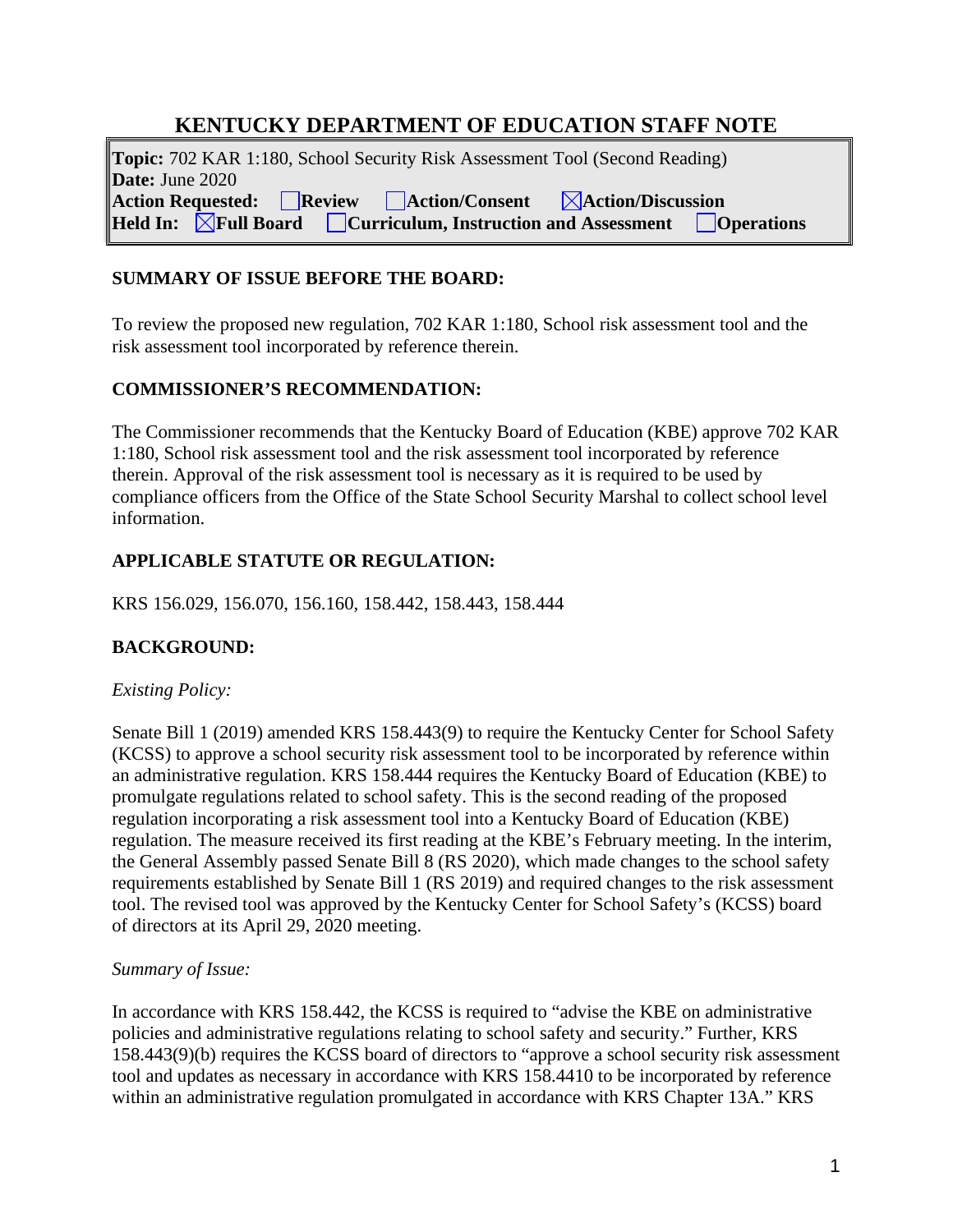158.444 requires the KBE to promulgate appropriate regulations related to school safety. Accordingly, this administrative regulation incorporates by reference the school security risk assessment tool approved by the KCSS board of directors. The risk assessment tool has been revised since the KBE's first reading. The present version was approved by the KCSS board of directors at its April 29 meeting.

The risk assessment tool is used by compliance officers from the Office of the State School Security Marshal to collect school level information. It is broken down into several sections. The first section documents school demographic information such as school name, address, date, and number of faculty and students. The second section collects information related to whether the school is in compliance with statutory safety requirements. The Office of the State School Security Marshal intends on using a third section to collect "Current Trends" information. This information is not required by statute, but will be used to identify safety trends and best practices. Because the information collected in section three is not statutorily required and subject to change, the third section will not be incorporated into the KBE's regulation. The final section will be used by compliance officers to provide an assessment summary and results.

#### *Budget Impact:*

There is no budgetary impact to the Kentucky Department of Education or school districts for the assessment. However, districts may need to expend funds to comply with the legislatively required school security measures evaluated by the assessment tool.

#### **GROUPS CONSULTED AND BRIEF SUMMARY OF RESPONSES:**

Pursuant to KRS 158.443(9)(b) the KCSS is required to approve the security risk assessment tool. This regulation incorporates by reference the risk assessment tool approved by the KCSS at its April 30 meeting. The regulation will receive a second reading by the Local Superintendents Advisory Council (LSAC) at its May 26, 2020 meeting. Comments from this group will be received prior to the June KBE meeting.

#### **CONTACT PERSON(S):**

Robin Fields Kinney, Associate Commissioner Office of Finance and Operations Email: [Robin.Kinney@education.ky.gov](mailto:Robin.Kinney@education.ky.gov) (502) 564-1976

Kein C. Brown

\_\_\_\_\_\_\_\_\_\_\_\_\_\_\_\_\_\_\_\_\_\_\_\_\_\_\_\_\_\_\_

**Interim Commissioner of Education**